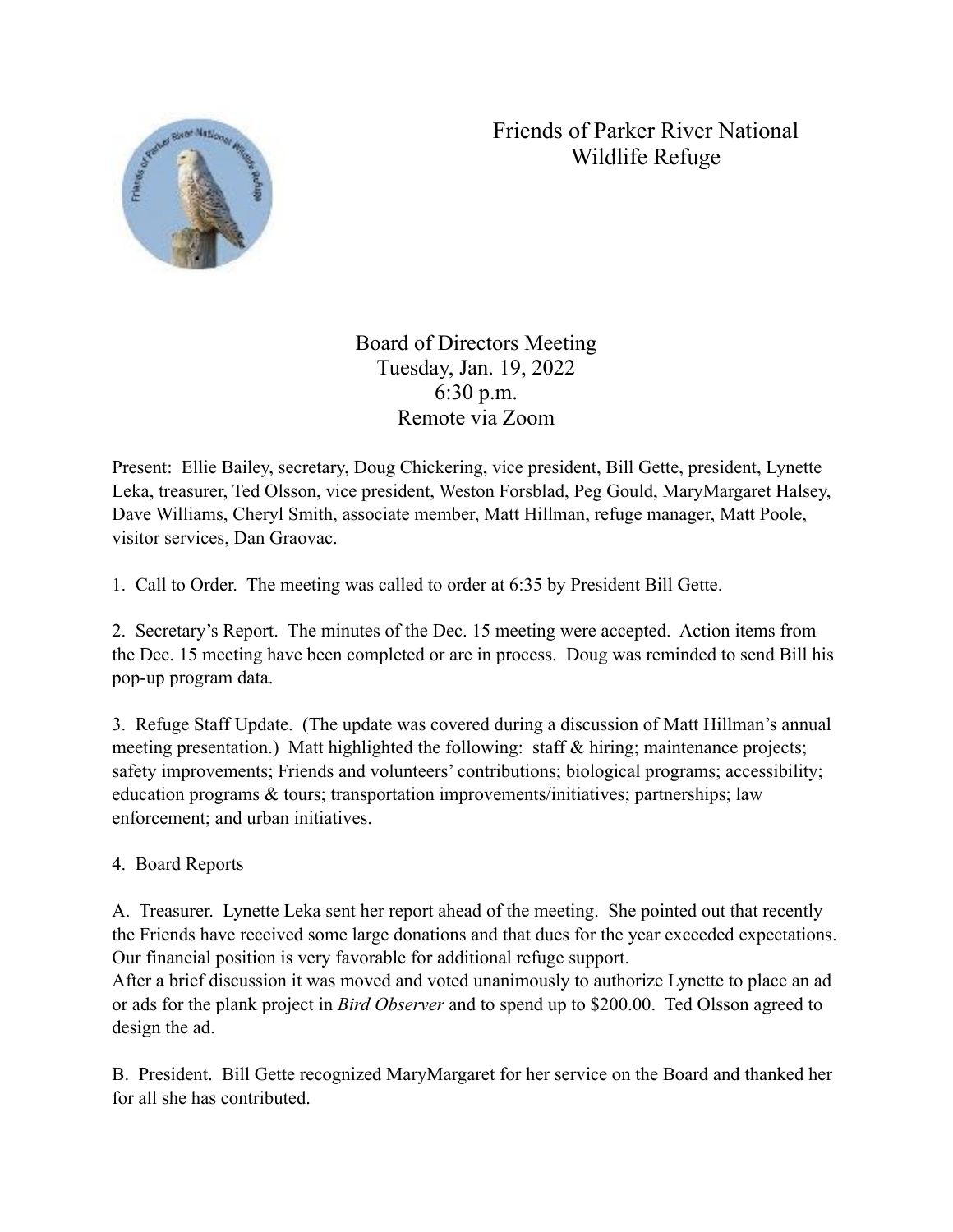C. Technology Committee. There was no report.

5. Annual Meeting Planning. Bill Gette reviewed the agenda, allowing for comments, questions, etc. As a result: Bill will add a photo of a board member wearing our new orange vests. Ted will send Bill the link to the Friend's Facebook page. Peg Gould will lend tech support during the meeting.

It was noted that debris on the boardwalk on the Pines Trail sometimes covers the memorial plank lettering. Bill will purchase a broom to keep in a convenient place near the boardwalk. Deep sand, blown in by winter storms, is covering a portion of the Lot 1 boardwalk.

As votes for the Board are in with all candidates being elected, the Board re-elected all officers: Ellie Bailey, secretary, Doug Chickering, vice president, Bill Gette, president, Lynette Leka, treasurer, Ted Olsson, vice president.

6. Pines Trail Plank Project. Ted reported that boardwalk planks have been installed. Installation will probably resume in March. So far we have received \$5,500 with a net of \$4,480. To stimulate more orders Ted, Dan & Weston will pursue an Instagram account that Dan will manage.

7. Parker River Winter Birding Challenge. Lynette reported that so far there have been no registrations. She will resend an email notifying members of this event.

8. Internship Program. Matt Hillman explained that this summer's intern will work on both conservation biology (peppered removal) and outreach. We have already donated the \$6,000 cost. At a staff meeting in February, refuge staff will discuss internship needs. Matt will report back.

9. Educational Program Calendar

11. Major Projects. A brief discussion, to be continued, yielded a few preliminary ideas: mowing at Stage Island and Bill Forward observation areas; law enforcement needs.

12. Confirmation of Next Meeting Dates: Sat. Jan. 22 @ 10:00 Wed. Feb. 16 @ 6:30 Wed. Mar. 16 @ 6:30

13. Review of Action Items \*Doug will send Bill a report on the pop-up programs \*Lynette will put ad(s) in *Bird Observer* for the plank project. \*Ted will design an ad for *Bird Observer*.